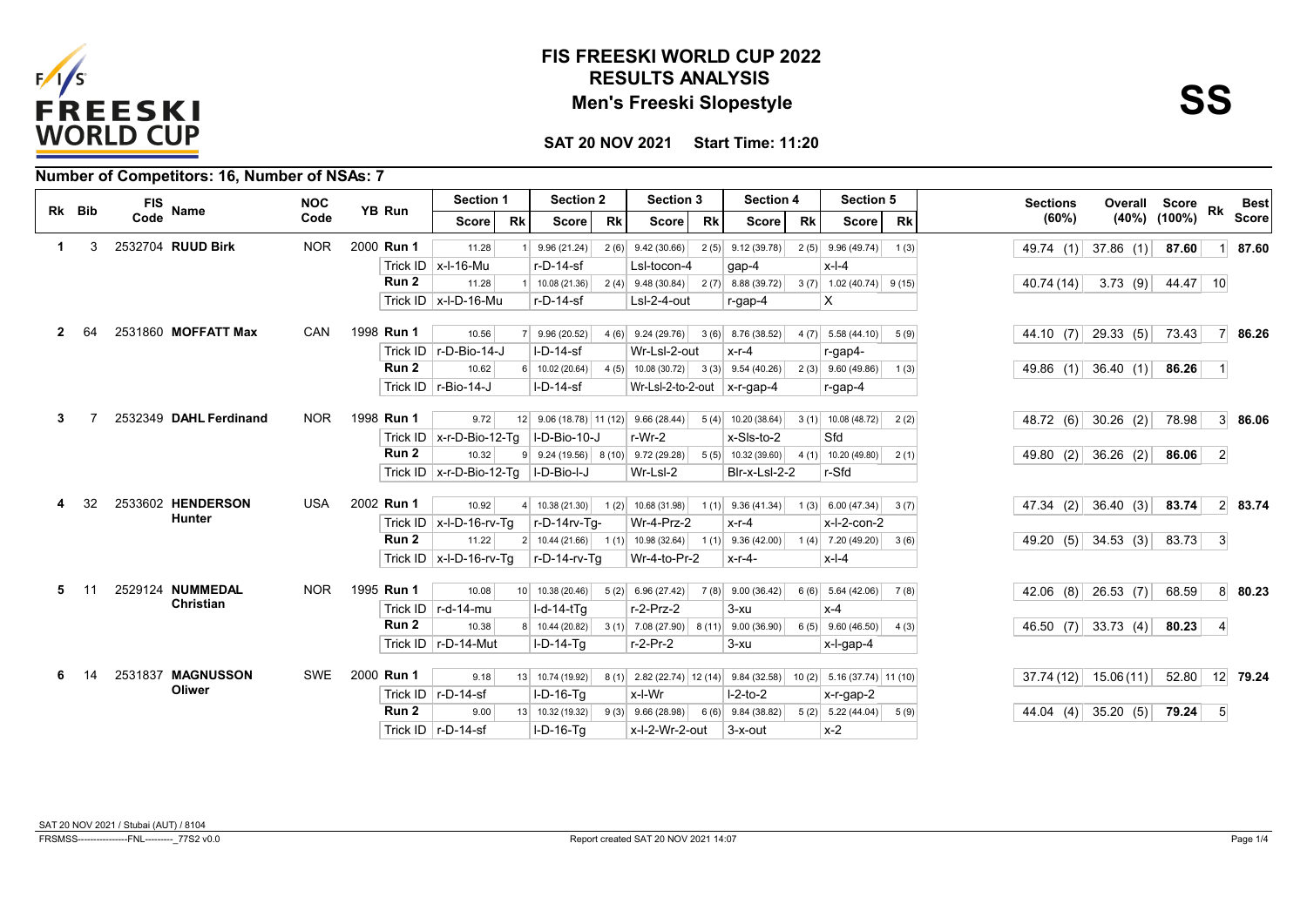

## **RESULTS ANALYSIS FIS FREESKI WORLD CUP 2022 Men's Freeski Slopestyle**

**SS**

**SAT 20 NOV 2021 Start Time: 11:20**

| Number of Competitors: 16, Number of NSAs: 7 |  |
|----------------------------------------------|--|
|----------------------------------------------|--|

| Rk Bib |    | FIS<br><b>Name</b>       | <b>NOC</b> | YB Run             | Section 1                     |           | <b>Section 2</b>                                                                      |      | Section 3                                                                                   |           | <b>Section 4</b>                                                                                                       | Section 5                   |           | <b>Sections</b> |                             | Overall Score      |                | Best            |
|--------|----|--------------------------|------------|--------------------|-------------------------------|-----------|---------------------------------------------------------------------------------------|------|---------------------------------------------------------------------------------------------|-----------|------------------------------------------------------------------------------------------------------------------------|-----------------------------|-----------|-----------------|-----------------------------|--------------------|----------------|-----------------|
|        |    | Code                     | Code       |                    | <b>Score</b>                  | <b>Rk</b> | <b>Score</b>                                                                          | Rk   | <b>Score</b>                                                                                | <b>Rk</b> | <b>Rk</b><br>Score                                                                                                     | Score                       | <b>Rk</b> | (60%)           |                             | $(40\%)$ $(100\%)$ |                | <b>Score</b>    |
| 7      | 40 | 2532689 McCORMICK Chris  | <b>GBR</b> | 1998 Run 1         | 10.02                         | 11        | 9.42(19.44)                                                                           |      |                                                                                             |           | $9(9)$ 6.06 (25.50) 10 (10) 6.00 (31.50) 11 (11)                                                                       | 9.78(41.28)                 | 8(4)      |                 | 41.28 (5) 33.20 (8)         | 74.48              |                | $6$ 78.18       |
|        |    |                          |            |                    | Trick ID $x$ -r-d-14-Tq       |           | x-l-d-12-rv-Mu                                                                        |      | f-xu-2-out                                                                                  |           | $x-r-to-2$                                                                                                             | x-l-gap-2                   |           |                 |                             |                    |                |                 |
|        |    |                          |            | Run <sub>2</sub>   | 9.60                          |           | $11 \mid 9.60(19.20) \mid 10(6) \mid$                                                 |      | 8.94(28.14)                                                                                 |           | 7(8) 6.00(34.14)                                                                                                       | $9(9)$ 9.78 (43.92)         | 6(2)      |                 | 43.92 (6) 34.26 (6)         | 78.18              | 6 <sup>1</sup> |                 |
|        |    |                          |            |                    | Trick ID $x$ -r-D-14-Tq       |           | x-l-D-12-rv-Mu                                                                        |      | D-xu-2-out                                                                                  |           | xr-gap-2-to-2                                                                                                          | x-l-gap-2-Pr-2              |           |                 |                             |                    |                |                 |
|        |    |                          |            |                    |                               |           |                                                                                       |      |                                                                                             |           |                                                                                                                        |                             |           |                 |                             |                    |                |                 |
|        |    | 2530203 TJADER Jesper    | <b>SWE</b> | 1994 <b>Run 1</b>  | 10.74                         |           | $6$ 8.46 (19.20) 10 (13)                                                              |      | 10.20 (29.40)                                                                               |           | $4(2)$ 5.10 (34.50) 8 (13)                                                                                             | $8.94(43.44)$ 6(5)          |           |                 | 43.44 (4) 34.66 (6)         | 78.10              |                | $4 \mid 78.10$  |
|        |    |                          |            |                    | Trick ID   r-d-16-rt          |           | $x-12-J$                                                                              |      | $r-4$ -con-2                                                                                |           | bF                                                                                                                     | xgap-l-2-Pr-2               |           |                 |                             |                    |                |                 |
|        |    |                          |            | Run 2              | 10.86                         |           | $5 \mid 8.28(19.14) \mid 11(15) \mid$                                                 |      | 10.26 (29.40)                                                                               |           | $4(2)$ 4.80 (34.20) 8 (11)                                                                                             | $8.82(43.02)$ 7(5)          |           |                 | 43.02 (8) 31.33 (7) 74.35   |                    | 8              |                 |
|        |    |                          |            |                    | Trick ID $\vert$ r-D-16-rv-Tq |           | x-ID-12-J-                                                                            |      | $r-4$ -con-2                                                                                |           | bF                                                                                                                     | x-l-2-Pr-2                  |           |                 |                             |                    |                |                 |
|        |    |                          |            |                    |                               |           |                                                                                       |      |                                                                                             |           |                                                                                                                        |                             |           |                 |                             |                    |                |                 |
|        |    | 2530746 BOESCH Fabian    | SUI        | 1997 Run 1         | 11.16                         |           | $2 \begin{array}{ c c c c c } 9.12 & (20.28) & 6 & (11) & 6.24 & (26.52) \end{array}$ |      |                                                                                             |           | $8(9)$ 7.74 (34.26) 9 (10)                                                                                             | 6.06(40.32)                 | 9(6)      |                 | 40.32 (3) 36.13 (9) 76.45   |                    |                | $5$ 77.01       |
|        |    |                          |            |                    | Trick ID   I-d-16-Tg          |           | x-r-D-Mi                                                                              |      | $r-2-to-2$                                                                                  |           | x-l-2-xu-to-out                                                                                                        | $ -2$ -to-2                 |           |                 |                             |                    |                |                 |
|        |    |                          |            | Run 2              | 11.16                         |           |                                                                                       |      | $3 \mid 9.24 \ (20.40) \mid 5 \ (10) \mid 6.48 \ (26.88) \mid 9 \ (12) \mid 8.28 \ (35.16)$ |           |                                                                                                                        | $7(8)$ 6.12 (41.28)         | 8(7)      |                 | 41.28 (3) 35.73 (8) 77.01 7 |                    |                |                 |
|        |    |                          |            |                    | Trick ID   I-D-16-Tq          |           | x-r-D-Mi-12-sf                                                                        |      | $r-2-Pr-2$                                                                                  |           | f-xu-b-xu                                                                                                              | $I-2-to-2$                  |           |                 |                             |                    |                |                 |
|        |    |                          |            |                    |                               |           |                                                                                       |      |                                                                                             |           |                                                                                                                        |                             |           |                 |                             |                    |                |                 |
| 10     |    | 2529831 STEVENSON Colby  | USA        | 1997 Run 1         | 10.92                         |           | $4$ 7.20 (18.12) 13 (15) 9.90 (28.02)                                                 |      |                                                                                             |           | $6(3)$ 8.70 (36.72)                                                                                                    | $5(8)$ 10.44 (47.16)        | 4(1)      |                 | 47.16 (10) 18.66 (4)        | 65.82              |                | $9 \quad 65.82$ |
|        |    |                          |            |                    | Trick ID   I-D-16-cu          |           | x-r-D14-Mu                                                                            |      | x-Wr-to-2                                                                                   |           | $3-xu$                                                                                                                 | $I-NB-4$                    |           |                 |                             |                    |                |                 |
|        |    |                          |            | Run 2              | 7.44                          |           |                                                                                       |      |                                                                                             |           | $14 \begin{pmatrix} 8.88 & (16.32) & 15 & (13) & 9.96 & (26.28) & 11 & (4) & 1.08 & (27.36) & 12 & (14) \end{pmatrix}$ | $3.00(30.36)$ 12 (12)       |           | 30.36(15)       | 2.80(12)                    | $33.16$ 15         |                |                 |
|        |    |                          |            |                    | Trick ID   I-D-16-cu          |           | x-r-D-14-Mu                                                                           |      | $x$ -l-Wr-2-to-2-out 3-xu-bsl                                                               |           |                                                                                                                        | <b>XX</b>                   |           |                 |                             |                    |                |                 |
| 11     | g  | 2529040 GOEPPER Nicholas | <b>USA</b> | 1994 Run 1         | 10.38                         |           | 8 10.32 (20.70)                                                                       | 3(4) |                                                                                             |           | $4.98(25.68)$ $9(11)$ 5.58 (31.26) 12 (12)                                                                             | $2.40(33.66)$ 12 (12)       |           |                 | $33.66$ (9) $21.20(12)$     | 54.86              |                | 10 54.86        |
|        |    |                          |            | Trick ID   I-d-14- |                               |           | r-d-14-Tq                                                                             |      | r2tox-                                                                                      |           | x-gap-r-4                                                                                                              | gap                         |           |                 |                             |                    |                |                 |
|        |    |                          |            | Run <sub>2</sub>   | 10.32                         |           | $9 \mid 9.54(19.86)$                                                                  |      |                                                                                             |           | $7(7)$ 2.88 (22.74) 13 (14) 3.00 (25.74) 13 (12) 1.20 (26.94) 15 (14)                                                  |                             |           |                 | $26.94(12)$ 10.26(15)       | $37.20$ 13         |                |                 |
|        |    |                          |            |                    | Trick ID   I-D-14-rv-Tq       |           | r-D-14-Ta                                                                             |      | $r-2-Pr-2$                                                                                  |           | $r$ -gap-2-                                                                                                            | XX                          |           |                 |                             |                    |                |                 |
|        |    |                          |            |                    |                               |           |                                                                                       |      |                                                                                             |           |                                                                                                                        |                             |           |                 |                             |                    |                |                 |
| 12     | 22 | 2532989 WILI Colin       | SUI        | 1998 Run 1         | 6.90                          | 15        |                                                                                       |      | $10.14(17.04)$ 14 (5) 8.16 (25.20) 11 (7) 9.36 (34.56)                                      |           |                                                                                                                        | $7(3)$ 3.30 (37.86) 10 (11) |           |                 | $37.86(11)$ 16.53(10)       | 54.39              |                | 11 54.39        |
|        |    |                          |            |                    | Trick ID $x$ -r-d-12-Tg-to-J  |           | $ 114-Tq-$                                                                            |      | r-NB                                                                                        |           | $x-r-4$                                                                                                                | $I-2-to-2$                  |           |                 |                             |                    |                |                 |
|        |    |                          |            | Run <sub>2</sub>   | 6.96                          |           |                                                                                       |      |                                                                                             |           | 16 9.48 (16.44) 14 (9) 8.64 (25.08) 12 (9) 5.40 (30.48) 10 (10)                                                        | 4.80 $(35.28)$ 10 $(11)$    |           |                 | $35.28$ (9) 17.33(10)       | 52.61              | $\overline{9}$ |                 |
|        |    |                          |            |                    | Trick ID $\vert$ x-r-D-12-J   |           | <b>I-D-14-Ta</b>                                                                      |      | r-NB-4-2-out                                                                                |           | $r-2$                                                                                                                  | $l-2-t$ o-2                 |           |                 |                             |                    |                |                 |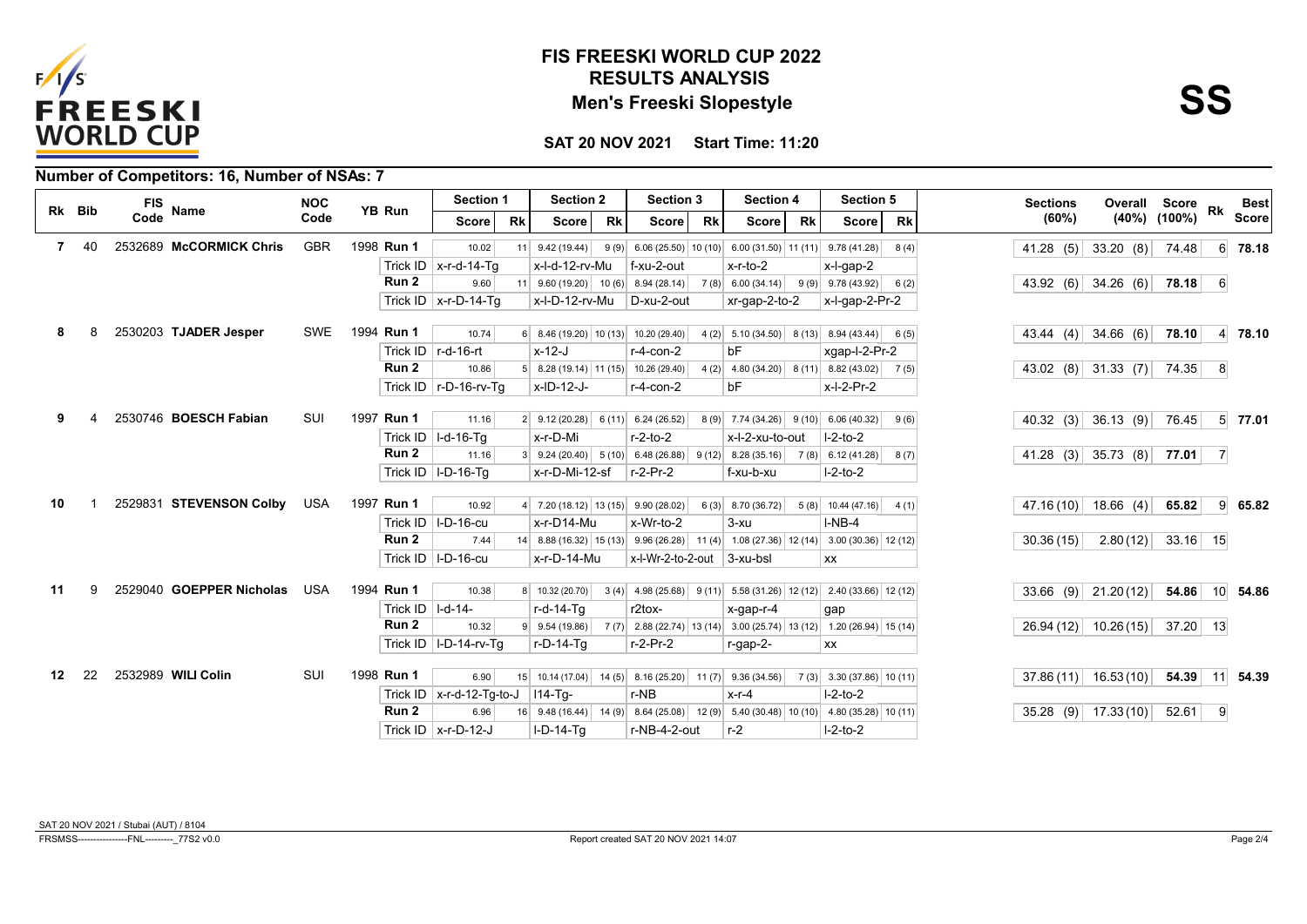

## **RESULTS ANALYSIS FIS FREESKI WORLD CUP 2022 Men's Freeski Slopestyle**

**SAT 20 NOV 2021 Start Time: 11:20**

|       |        |                       | Number of Competitors: 16, Number of NSAs: 7 |            |            |                                 |           |                              |           |                                                                                                |           |                               |           |                       |           |                              |                       |            |    |              |
|-------|--------|-----------------------|----------------------------------------------|------------|------------|---------------------------------|-----------|------------------------------|-----------|------------------------------------------------------------------------------------------------|-----------|-------------------------------|-----------|-----------------------|-----------|------------------------------|-----------------------|------------|----|--------------|
|       | Rk Bib | <b>FIS</b>            | Name                                         | <b>NOC</b> | YB Run     | <b>Section 1</b>                |           | <b>Section 2</b>             |           | <b>Section 3</b>                                                                               |           | <b>Section 4</b>              |           | Section 5             |           | <b>Sections</b>              | Overall Score Rk      |            |    | <b>Best</b>  |
|       |        | Code                  |                                              | Code       |            | Score                           | <b>Rk</b> | <b>Score</b>                 | <b>Rk</b> | <b>Score</b>                                                                                   | <b>Rk</b> | <b>Score</b>                  | <b>Rk</b> | Score                 | <b>Rk</b> | (60%)                        | (40%)                 | (100%)     |    | <b>Score</b> |
| 13    | 12     |                       | 2533484 LAPLANTE Cody                        | <b>USA</b> | 2002 Run 1 | 10.26                           | 91        |                              |           | $8.10(18.36)$ 12 (14) 3.00 (21.36) 13 (12)                                                     |           | $1.92(23.28)$ 14 (14)         |           | $2.40(25.68)$ 14 (12) |           | 25.68(14)                    | 8.40(14)              | 34.08      | 14 | 43.64        |
|       |        |                       |                                              |            |            | Trick ID   I-D-16-rv-Tq         |           | $x-r-D-12-sf$                |           | $Wr-4$                                                                                         |           | $x-l-2$                       |           |                       |           |                              |                       |            |    |              |
|       |        |                       |                                              |            | Run 2      | 10.44                           |           |                              |           | $8.34(18.78)$ 12 (14) 8.10 (26.88)                                                             |           | $9(10)$ 2.10 (28.98) 11 (13)  |           | $2.40(31.38)$ 11 (13) |           |                              | $31.38(11)$ 12.26(11) | $43.64$ 11 |    |              |
|       |        |                       |                                              |            |            | Trick ID   I-D-16-rv-Tg         |           | $x-r-D-12-sf$                |           | I-Wr-4                                                                                         |           | x-2-360-xu                    |           | $I-2-r-2$             |           |                              |                       |            |    |              |
|       |        |                       |                                              |            |            |                                 |           |                              |           |                                                                                                |           |                               |           |                       |           |                              |                       |            |    |              |
| 14    | 27     |                       | 2534614 SVANCER Matej                        | AUT        | 2004 Run 1 | 7.20                            | 14        |                              |           | 9.66 (16.86) 15 (8) 3.00 (19.86) 15 (12) 8.40 (28.26) 13 (9) 1.50 (29.76) 13 (15)              |           |                               |           |                       |           | 29.76 (13)                   | 9.20(13)              | 38.96      |    | 13 40.72     |
|       |        |                       |                                              |            |            | Trick ID   r-D-12-Mu            |           | $x$ -l-T-12-st               |           | bsl-2-out                                                                                      |           | $Lsl4-$                       |           | $x-1-fF$              |           |                              |                       |            |    |              |
|       |        |                       |                                              |            | Run 2      | 7.20                            |           |                              |           | $15$ 4.02 (11.22) 16 (16) 3.00 (14.22) 16 (13)                                                 |           | 9.00(23.22)                   | 14(5)     | $5.10(28.32)$ 13 (10) |           |                              | $28.32(10)$ 12.40(13) | 40.72 12   |    |              |
|       |        |                       |                                              |            |            | Trick ID   r-D-12-Mu            |           | $x$ -l-D-9-                  |           | I-4-out                                                                                        |           | x-l-Lsl-2-                    |           | $x-l-2$               |           |                              |                       |            |    |              |
| 15    | 29     |                       | 2528641 HARLE Teal                           | <b>CAN</b> | 1996 Run 1 | 11.10                           |           |                              |           | $3 \mid 9.18(20.28) \mid 6(10) \mid 1.02(21.30) \mid 14(15) \mid 0.00(21.30) \mid 15(16) \mid$ |           |                               |           | $0.00(21.30)$ 15 (16) |           | 21.30(16)                    | 2.00(15)              | 23.30      |    | $15$ 36.18   |
|       |        |                       |                                              |            |            | Trick ID $ I-D-16-J $           |           | x-r-D-Bio-12-sf              |           | $ $ l-gap-4                                                                                    |           | <b>XX</b>                     |           | <b>XX</b>             |           |                              |                       |            |    |              |
|       |        |                       |                                              |            | Run 2      | 11.10                           |           |                              |           | $9.24(20.34)$ 6(10) 1.98(22.32) 14(15)                                                         |           | $0.00(22.32)$ 15 (16)         |           | $6.00(28.32)$ 13(8)   |           | 28.32(13)                    | 7.86(13)              | 36.18 $14$ |    |              |
|       |        |                       |                                              |            |            | Trick ID $ I-D-16-J $           |           |                              |           |                                                                                                |           |                               |           |                       |           |                              |                       |            |    |              |
|       |        |                       |                                              |            |            |                                 |           | $x$ -r-D-Bio-12-sf $ 4$ -gap |           |                                                                                                |           | <b>XX</b>                     |           | $x$ -l-2-sf           |           |                              |                       |            |    |              |
| 16    | 25     |                       | 2531203 DAVIDSSON Isak                       | <b>SWE</b> | 1999 Run 1 | 5.04                            | 16        | $0.66(5.70)$ 16 (16)         |           | $0.00(5.70)$ 16 (16)                                                                           |           | $1.92(7.62)$ 16 (14)          |           | $1.92(9.54)$ 16 (14)  |           | 9.54(15)                     | 4.53(16)              | 14.07      |    | 16 22.46     |
|       |        |                       |                                              |            |            | Trick ID $\vert$ x-r-12-J       |           | I-d-14-Mu                    |           | <b>XX</b>                                                                                      |           | gap                           |           | gap                   |           |                              |                       |            |    |              |
|       |        |                       |                                              |            | Run 2      | 9.06                            |           |                              |           | $12 \begin{pmatrix} 9.54 & (18.60) & 13 & (7) & 0.90 & (19.50) & 15 & (16) \end{pmatrix}$      |           | $0.48(19.98)$ 16 (15)         |           | $0.48(20.46)$ 16 (16) |           | 20.46(16)                    | 2.00(16)              | $22.46$ 16 |    |              |
|       |        |                       |                                              |            |            | Trick ID $\vert$ x-r-12-J       |           | I-D-14-Mut                   |           | $I-Wr-4$                                                                                       |           | xu                            |           | gap                   |           |                              |                       |            |    |              |
|       |        |                       |                                              |            |            |                                 |           |                              |           |                                                                                                |           |                               |           |                       |           |                              |                       |            |    |              |
|       |        | Conditions on course: |                                              |            |            |                                 |           |                              |           |                                                                                                |           |                               |           |                       |           |                              |                       |            |    |              |
| SUNNY |        |                       |                                              |            |            | <b>Snow Conditions: Compact</b> |           |                              |           |                                                                                                |           | Snow Temperature: -3°C / 27°F |           |                       |           | Air Temperature: -1°C / 30°F |                       |            |    |              |